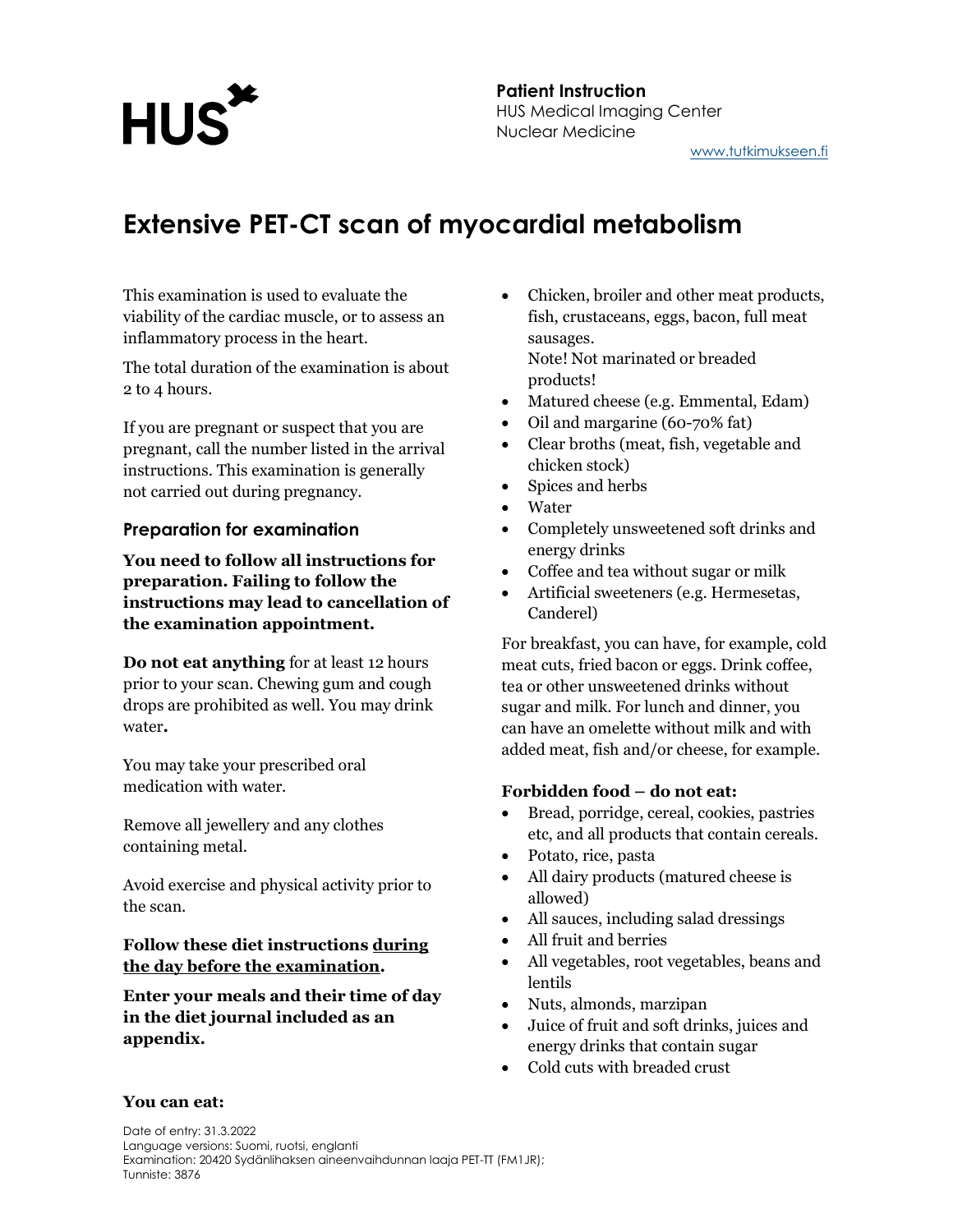## **HUS**

Patient Instruction HUS Medical Imaging Center Nuclear Medicine

www.tutkimukseen.fi

- Sugar and honey, all sweets and chewing gums, also unsweetened products are prohibited
- Alcohol
- All food not included in the list of allowed food

#### Diabetic patients:

Monitor your blood glucose levels regularly for at least 2 weeks before the PET-CT scan. If your glucose levels are elevated repeatedly, please contact the unit responsible for your care.

#### Take any oral diabetes medication as usual.

Please note! Do not eat or inject insulin before the examination if you are on multipledose injection therapy and the examination takes place in the morning.

#### Follow the instructions below if the examination takes place in the afternoon.

If you use insulin injections, administer injections as follows:

- Rapid-acting or ultra-long-acting insulin injected in the morning (e.g. Apidra®, Humalog®, Novorapid®, Lantus®, Levemir®, Toujeo®, Tresiba®)
	- $\rightarrow$  Have breakfast and inject insulin 4 hours before the examination
- Short-acting insulin injected in the morning (e.g. Actrapid®, Insuman Rapid®)
	- $\rightarrow$  Have breakfast and inject insulin 6 hours before the examination
- Long-acting insulin injected in the morning (e.g. Protaphane $(\mathbb{R})$ , Humulin $(\mathbb{R})$ )
- $\rightarrow$  Please contact the examination unit (see the arrival instructions for the phone number)
- Insulin injected in the evening  $\rightarrow$  As usual

#### **Examination**

At the beginning of the examination, you will rest for 1 to 2 hours at the ward. You are not allowed to move, read or use your phone while resting. An intravenous catheter (thin tube into a vein) will be placed into your arm, and a small amount of radioactive contrast agent will be given via the catheter. The contrast agent contains glucose.

The imaging will begin after about one hour. During the scan, you will be lying down and you will need to remain still. The imaging takes approximately 30 minutes. The examination is painless.

The examination also includes a CT scan (computed tomography). The scans are performed simultaneously.

A myocardial perfusion scan will be performed as an additional examination. You will receive a separate appointment for a different day for this. This examination has separate preparation instructions.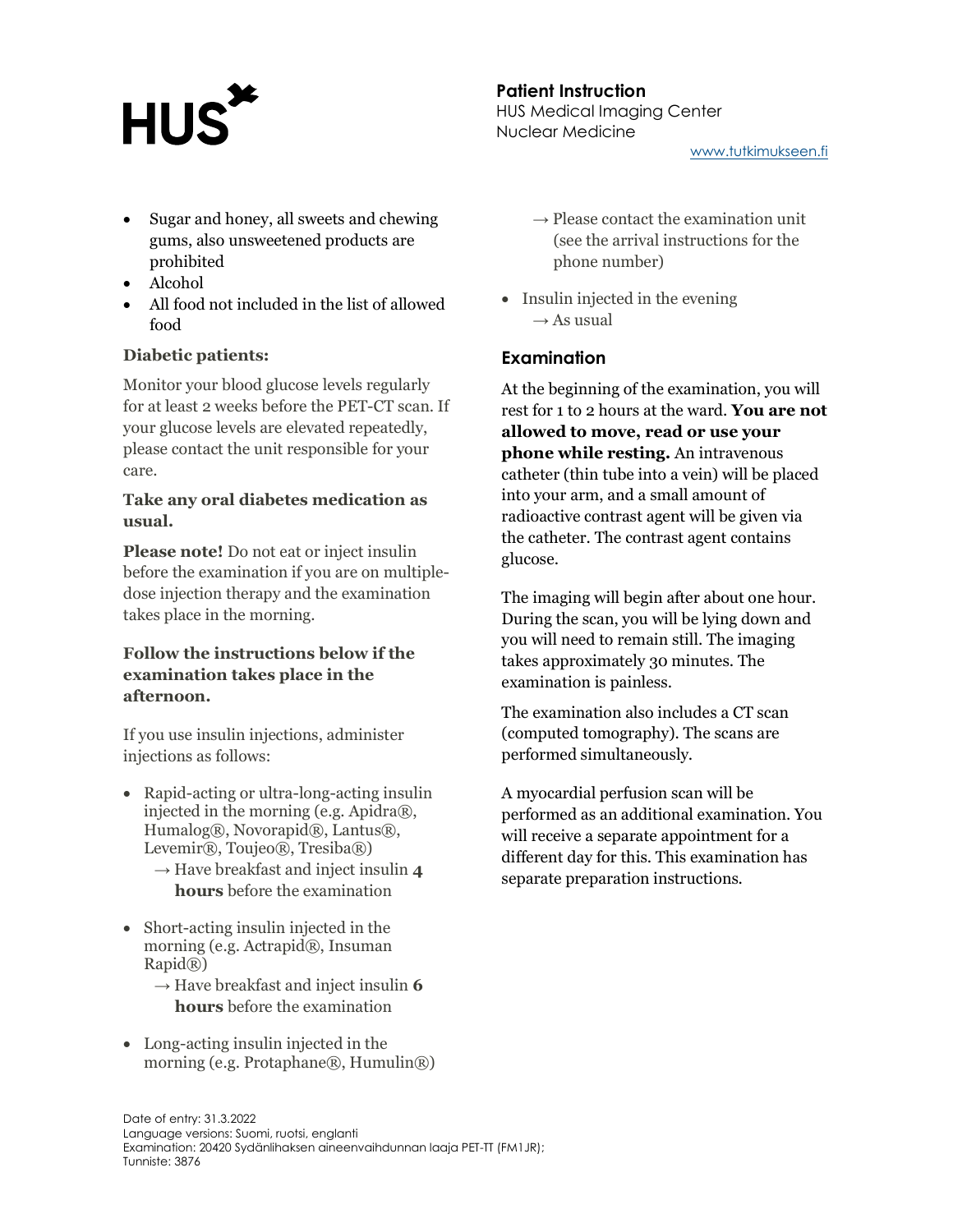# **HUS\***

#### Patient Instruction HUS Medical Imaging Center Nuclear Medicine

www.tutkimukseen.fi

#### After the examination

After the examination, drink plenty of water and empty your bladder more frequently than you normally would. This is to make sure that the radioactive tracer leaves your body.

After receiving the radioactive contrast agent, do not hold a child or remain in prolonged close contact with children for the remainder of the day.

If you breastfeed, you must stop breastfeeding for 4 hours after the radioactive tracer is administered. The milk expressed during this period must be poured down the drain.

#### Other things to note

Please take your health insurance card (Kela card) or identity card with you.

Your attending physician will inform you of the test results. Please contact the unit responsible for your care if you do not already have a scheduled appointment or a phone consultation with your doctor.

You will not be charged for the examination separately. Cancel the appointment if you cannot come. If you do not cancel, you will be charged a fine.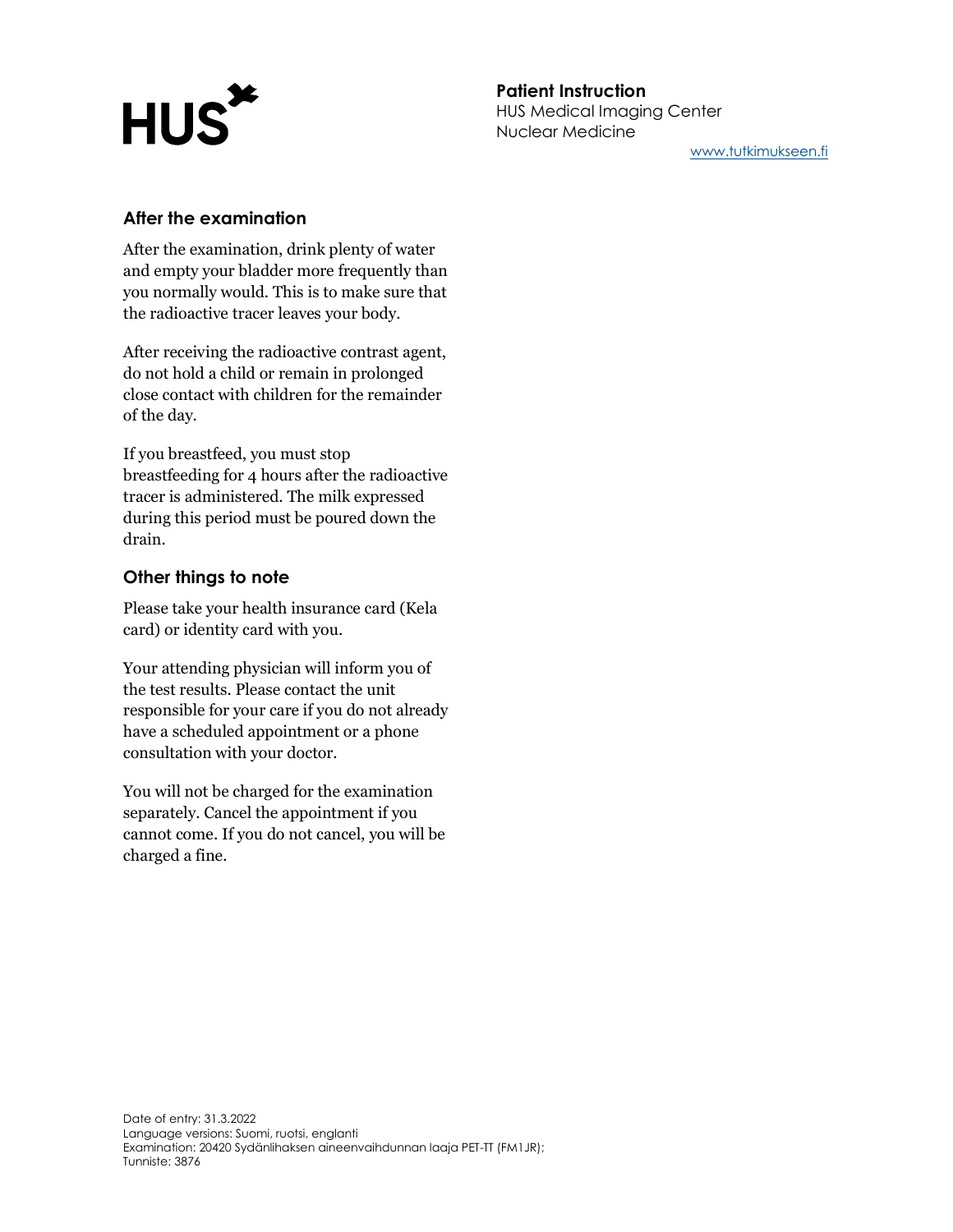

www.tutkimukseen.fi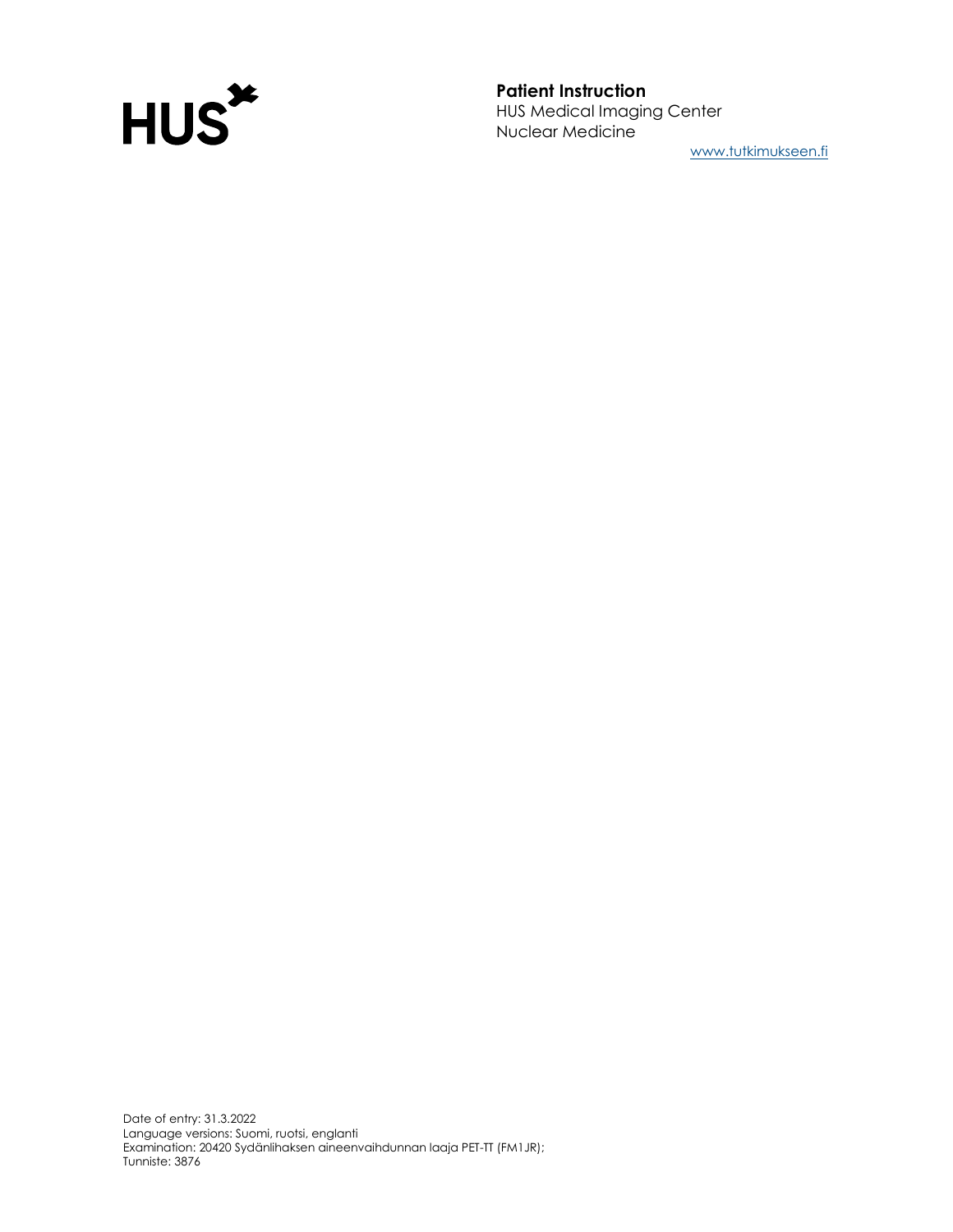

www.tutkimukseen.fi

| <b>Patient information form for PET scan</b>         |                                                                                       |
|------------------------------------------------------|---------------------------------------------------------------------------------------|
|                                                      | Please fill in the form the day before the examination and bring it with you.         |
|                                                      |                                                                                       |
|                                                      |                                                                                       |
|                                                      |                                                                                       |
|                                                      | Have you ever had an allergic reaction to contrast material in any previous contrast- |
| enhanced scans?                                      |                                                                                       |
| $\Box$ yes                                           | $\Box$ no                                                                             |
|                                                      | Have you had some surgery / endoscopic procedure / biopsy in the past six months?     |
| $\Box$ yes                                           | $\Box$ no                                                                             |
|                                                      |                                                                                       |
|                                                      | Do you have any foreign objects in your body (made of metal):                         |
|                                                      |                                                                                       |
|                                                      |                                                                                       |
|                                                      |                                                                                       |
|                                                      | Do you have, or have you had any of the following (check the box):                    |
| $\Box$ diabetes                                      | $\Box$ tuberculosis                                                                   |
| $\Box$ heart attack                                  | $\Box$ intestinal infection                                                           |
| $\Box$ kidney disease                                |                                                                                       |
|                                                      |                                                                                       |
|                                                      |                                                                                       |
| $\Box$ trauma (fractures, injuries), please specify: |                                                                                       |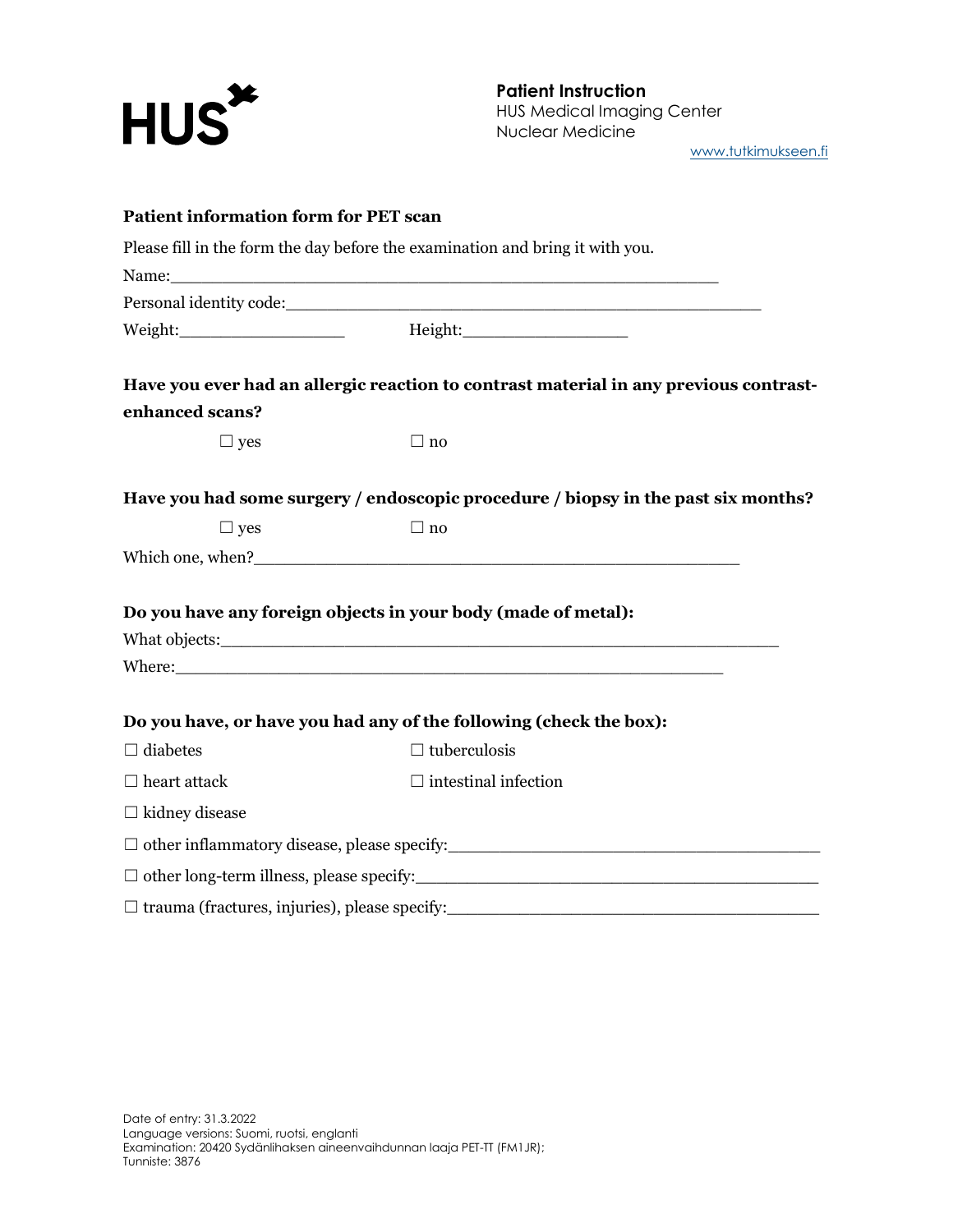

www.tutkimukseen.fi

| Have you taken/received the following medicines in the past 2 weeks?     |            |                                                                                                                                                                        |
|--------------------------------------------------------------------------|------------|------------------------------------------------------------------------------------------------------------------------------------------------------------------------|
| Cortisone                                                                | $\Box$ yes | $\Box$ no                                                                                                                                                              |
| Blood cell growth factor                                                 | $\Box$ yes | $\Box$ no                                                                                                                                                              |
| Cytotoxic/Cytostatic drugs                                               | $\Box$ yes | $\Box$ no                                                                                                                                                              |
| Meilahti, tel. 09 471 72554.                                             |            | If you have received cytostatic therapy or blood cell growth factor therapy within 2<br>weeks before the examination date, please contact the Nuclear Medicine Unit in |
| Have you received radiation therapy in the past 3 months?                |            |                                                                                                                                                                        |
| $\Box$ yes                                                               | $\Box$ no  |                                                                                                                                                                        |
|                                                                          |            |                                                                                                                                                                        |
|                                                                          |            |                                                                                                                                                                        |
| please contact the Nuclear Medicine Unit in Meilahti, tel. 09 471 72554. |            | If you have received radiation therapy within 3 months before the examination date,                                                                                    |
| Do you have a scheduled appointment / telephone call with your doctor?   |            |                                                                                                                                                                        |
| $\Box$ yes                                                               | $\Box$ no  |                                                                                                                                                                        |
|                                                                          |            |                                                                                                                                                                        |
| <b>Question for women:</b>                                               |            |                                                                                                                                                                        |
| Is it possible that you are pregnant?                                    |            |                                                                                                                                                                        |
| $\Box$ yes                                                               | $\Box$ no  |                                                                                                                                                                        |
|                                                                          |            | If you suspect that you might be pregnant, please contact the unit responsible for your care before                                                                    |
|                                                                          |            |                                                                                                                                                                        |
| the examination.                                                         |            |                                                                                                                                                                        |

Thank you for your answers.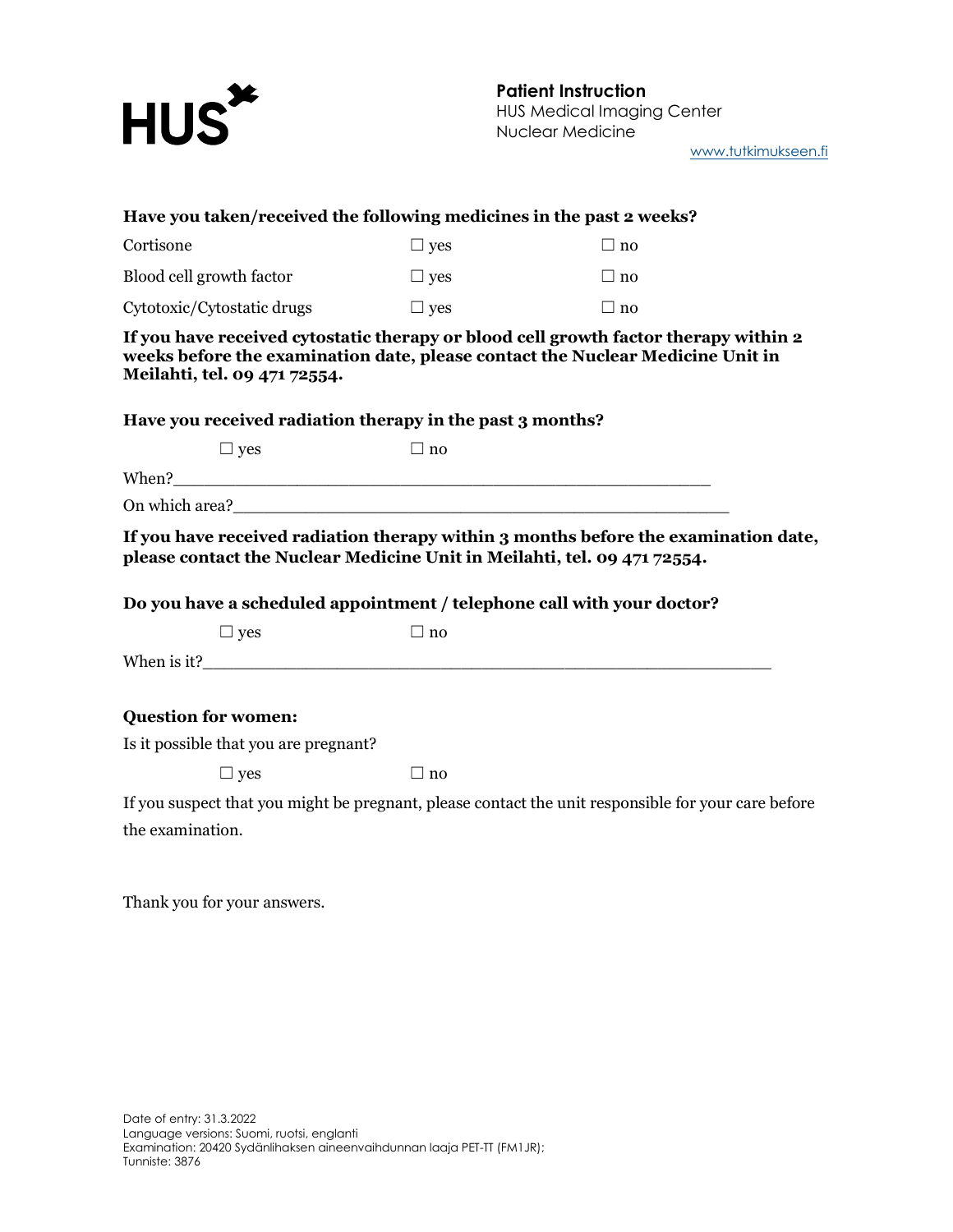

www.tutkimukseen.fi

| Name:                   |       |
|-------------------------|-------|
|                         |       |
| Personal identity code: | Date: |

#### DIET JOURNAL, day before the examination

| Time | Description of the meal (foods and drinks) |
|------|--------------------------------------------|
|      |                                            |
|      |                                            |
|      |                                            |
|      |                                            |
|      |                                            |
|      |                                            |
|      |                                            |
|      |                                            |
|      |                                            |
|      |                                            |
|      |                                            |
|      |                                            |
|      |                                            |
|      |                                            |
|      |                                            |
|      |                                            |
|      |                                            |

Date of entry: 31.3.2022 Language versions: Suomi, ruotsi, englanti Examination: 20420 Sydänlihaksen aineenvaihdunnan laaja PET-TT (FM1JR); Tunniste: 3876